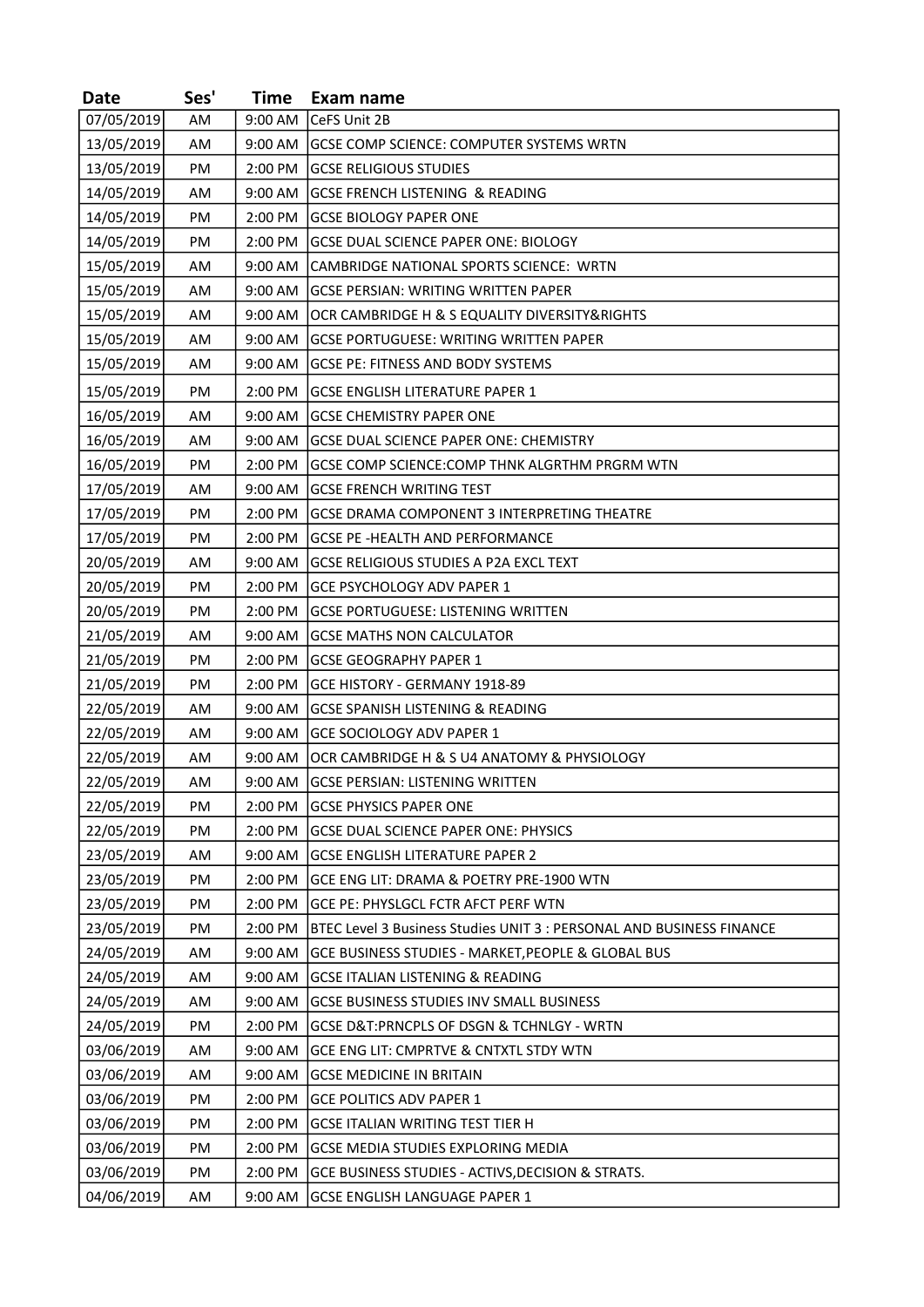| 04/06/2019 | PM | 2:00 PM | <b>GCSE PORTUGUESE: READING WRITTEN</b>          |
|------------|----|---------|--------------------------------------------------|
| 04/06/2019 | PM | 2:00 PM | GCSE BUSINESS STUDIES BUILDING A BUSINESS        |
| 04/06/2019 | PM | 2:00 PM | <b>GCSE PERSIAN: READING WRITTEN</b>             |
| 04/06/2019 | PM | 2:00 PM | GCSE MUSIC:LISTENING AND APPRAISING - WTN        |
| 04/06/2019 | PM | 2:00 PM | GCE CHEMISTY A: PRDC TBLE ELMNT PHY CHM WTN      |
| 04/06/2019 | PM | 2:00 PM | <b>GCE SOCIOLOGY ADV PAPER 2</b>                 |
| 05/06/2019 | AM | 9:00 AM | <b>GCE PURE MATHEMATICS 1</b>                    |
| 05/06/2019 | AM | 9:00 AM | <b>GCSE SPANISH WRITING</b>                      |
| 05/06/2019 | PM | 2:00 PM | GCE PE: PSYCHLGCL FCTR AFCT PERF WTN             |
| 05/06/2019 | PM | 2:00 PM | <b>GCE HISTORY - ITALY &amp; SPAIN</b>           |
| 05/06/2019 | PM | 2:00 PM | <b>GCSE GEOGRAPHY PAPER 2</b>                    |
| 06/06/2019 | AM | 9:00 AM | GCSE MATHS - CALCULATOR: PAPER 2                 |
| 06/06/2019 | AM | 9:00 AM | <b>GCE BIOLOGY ADV PAPER 1</b>                   |
| 06/06/2019 | AM | 9:00 AM | <b>GCE POLITICS ADV PAPER 2</b>                  |
| 06/06/2019 | PM | 2:00 PM | GCSE HISTORY: AMERICAN W., SAXON, NORMAN         |
| 07/06/2019 | AM | 9:00 AM | <b>GCSE ENGLISH LANGUAGE PAPER 2</b>             |
| 07/06/2019 | AM | 9:00 AM | GCE BUSINES STUDIES INVESTIGATING BUSINESS       |
| 07/06/2019 | PM | 2:00 PM | <b>GCE PSYCHOLOGY ADV PAPER 2</b>                |
| 07/06/2019 | PM | 2:00 PM | <b>GCSE BIOLOGY PAPER TWO</b>                    |
| 07/06/2019 | PM | 2:00 PM | <b>GCSE DUAL SCIENCE PAPER TWO: BIOLOGY</b>      |
| 10/06/2019 | AM | 9:00 AM | <b>GCE DANCE ADV WRITTEN</b>                     |
| 10/06/2019 | AM | 9:00 AM | <b>GCSE FOOD PREP AND NUTRITION WRITTEN</b>      |
| 10/06/2019 | PM | 2:00 PM | GCSE MEDIA STUDIES UNDERSTAIND MEDIA             |
| 11/06/2019 | AM | 9:00 AM | GCSE MATHS - CALCULATOR: PAPER 3                 |
| 11/06/2019 | PM | 2:00 PM | <b>GCSE HISTORY WEIMAR &amp; NAZI GERMANY</b>    |
| 11/06/2019 | PM | 2:00 PM | GCE CHEMISTRY A: SYNTHS & ANLYTCL TCHNQS WTN     |
| 11/06/2019 | PM | 2:00 PM | GCE PE: SOCIO-CLTRL PHYSL ACTV SPRT WTN          |
| 12/06/2019 | AM | 9:00 AM | <b>GCSE CHEMISTRY PAPER TWO</b>                  |
| 12/06/2019 | AM | 9:00 AM | GCSE DUAL SCIENCE PAPER TWO: CHEMISTRY           |
| 12/06/2019 | AM | 9:00 AM | <b>GCE SOCIOLOGY ADV PAPER 3</b>                 |
| 12/06/2019 | AM | 9:00 AM | <b>GCE PURE MATHEMATICS 2</b>                    |
| 12/06/2019 | PM | 2:00 PM | <b>GCE HISTORY BRITAIN: EMPIRE &amp; WARFARE</b> |
| 12/06/2019 | PM | 2:00 PM | <b>GCSE CITIZENSHIP PAPER ONE</b>                |
| 12/06/2019 | PM | 2:00 PM | <b>GCSE POLISH LISTENING &amp; READING</b>       |
| 12/06/2019 | PM | 2:00 PM | <b>GCSE GERMAN LISTENING &amp; READING</b>       |
| 13/06/2019 | AM | 9:00 AM | <b>GCE BIOLOGY ADV PAPER 2</b>                   |
| 13/06/2019 | AM | 9:00 AM | <b>GCSE GEOGRAPHY PAPER 3</b>                    |
| 13/06/2019 | AM | 9:00 AM | <b>GCE POLITICS ADV PAPER 3</b>                  |
| 13/06/2019 | PM | 2:00 PM | <b>GCSE DANCE WRITTEN PAPER</b>                  |
| 14/06/2019 | AM | 9:00 AM | <b>GCSE PHYSICS PAPER TWO</b>                    |
| 14/06/2019 | AM | 9:00 AM | <b>GCSE DUAL SCIENCE PAPER TWO: PHYSICS</b>      |
| 14/06/2019 | AM | 9:00 AM | <b>GCE PSYCHOLOGY ADV PAPER 3</b>                |
| 14/06/2019 | PM | 2:00 PM | <b>GCE MATHS STATISTICS &amp; MECHANICS</b>      |
| 17/06/2019 | AM | 9:00 AM | <b>GCE BIOLOGY ADV PAPER 3</b>                   |
| 17/06/2019 | AM | 9:00 AM | <b>GCSE GERMAN WRITING TEST TIER H</b>           |
| 17/06/2019 | AM | 9:00 AM | <b>GCSE CITIZENSHIP PAPER TWO</b>                |